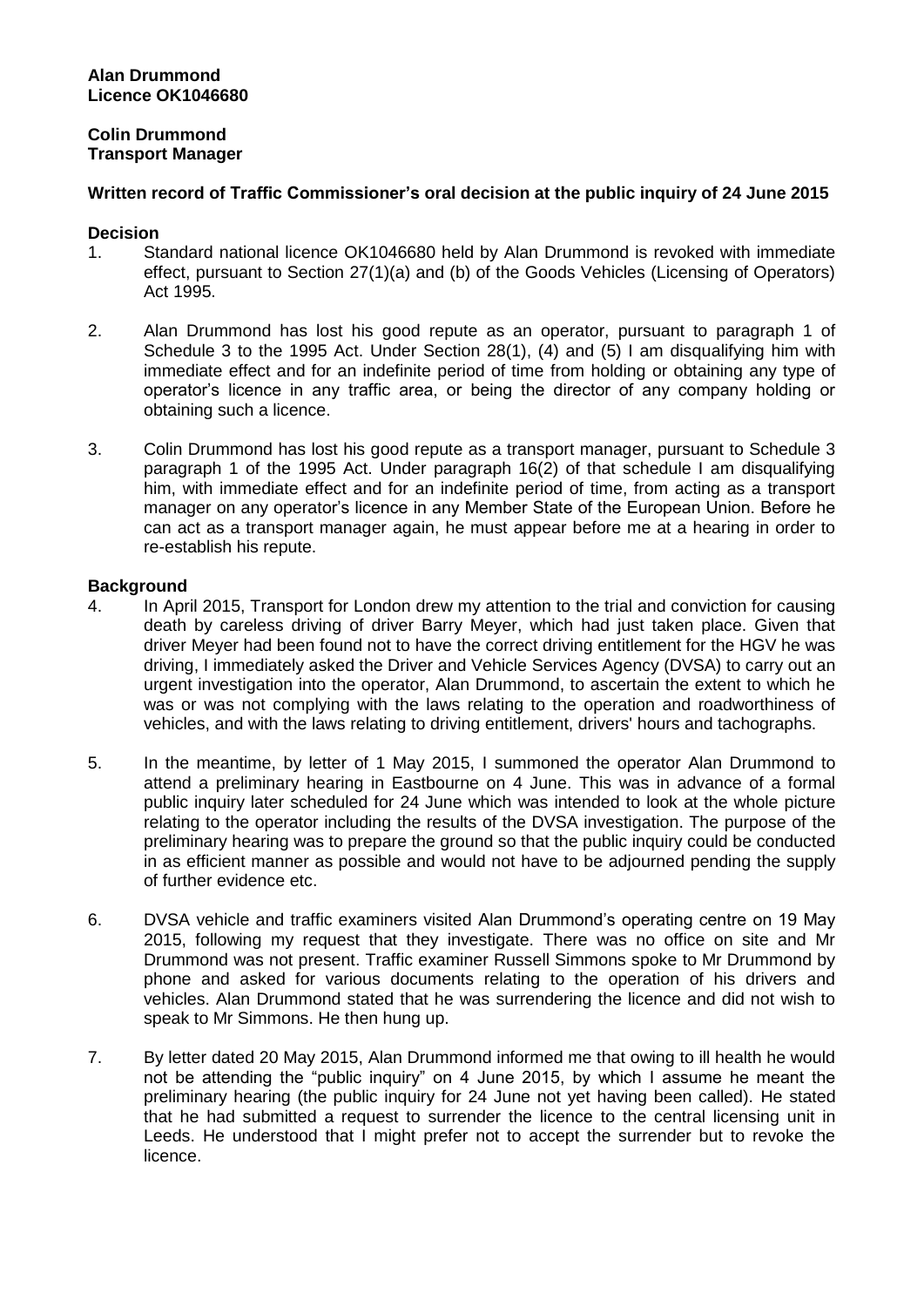- 8. A letter of 15 May to Colin Drummond informing him of the preliminary hearing was returned to my office marked "wrong address", although it was sent to the same address from which Colin Drummond wrote to the Central Licensing Unit in Leeds on 18 May (received on 20 May), resigning as transport manager from the licence as "other responsibilities" had made it impossible to carry out his duties.
- 9. Neither Alan nor Colin Drummond attended the preliminary hearing on 4 June. On 17 June I received a letter dated 12 June from Alan Drummond. In it he repeated his request to surrender the licence, pointed out that he had not been prosecuted for any offence following the fatality caused by driver Meyer, and reiterated that neither he (Alan Drummond) nor transport manager Colin Drummond would be attending the public inquiry. Both accepted, however, that they would lose their reputes.

# **Findings**

- 10. From the police evidence I have seen, which includes a transcript of an interview with Alan Drummond, I find that the operator wrongly took on trust Barry Meyer's assurance that he possessed the correct driving entitlement and never bothered to check whether this was really so, even after Mr Meyer had "forgotten" to bring in his licence for checking, something which should have set off alarm bells. I find that, through their negligence, Alan and Colin Drummond allowed a person to drive a Heavy Goods Vehicle who should clearly not have been allowed to do so. The results were fatal.
- 11. Both Alan and Colin Drummond have serious questions to answer about what system for checking driver entitlement they were operating at the time of Mr Meyer's employment and about why that system, if they had one, failed. Instead, they have sought to evade their responsibilities by refusing to speak to DVSA examiners and refusing to attend the preliminary hearing and public inquiry.
- 12. I note that the wish to surrender the licence (Alan Drummond) and the unbearable burden of other responsibilities (Colin Drummond) have both suddenly emerged in the last few weeks, after they received the call-up letters to the preliminary hearing and public inquiry. By contrast, they have had no apparent difficulty in continuing to operate over the past two years, since the fatality caused by Mr Meyer (and, indirectly, by their own failure to fulfil one of the most basic responsibilities of an operator or transport manager – to ensure that a driver of one of their HGVs was qualified to drive it). Four vehicles were operated by Mr Drummond right up to 6 May 2015, with the last vehicle being removed from the licence on 17 May 2015.
- 13. Because neither man has attended the public inquiry today, they have been unable to present any mitigating factors which might argue against revocation of the licence and the disqualification of its holder and transport manager.

#### **Conclusion**

- 14. My conclusion is that this licence must therefore be revoked and that the good repute of both Alan and Colin Drummond cannot survive such a basic failure to carry out their responsibilities as operator and transport manager and their refusal to be called to account.
- 15. I am revoking it under Section 27(1)(a) the operator has provided no evidence of financial standing; the operator is not of good repute; and the operator lacks professional competence (because his transport manager has lost his repute). The licence is also revoked under Section  $27(1)(b)$  – because the transport manager no longer satisfies the requirement to be of good repute.
- 16. I am also disqualifying Alan Drummond from holding an operator's licence in the future and disqualifying Colin Drummond from acting as a transport manager again. Neither appears to be interested in engaging with the regulatory authorities to account for their lack of proper management of their drivers. Neither should therefore have any role in the industry in the future.